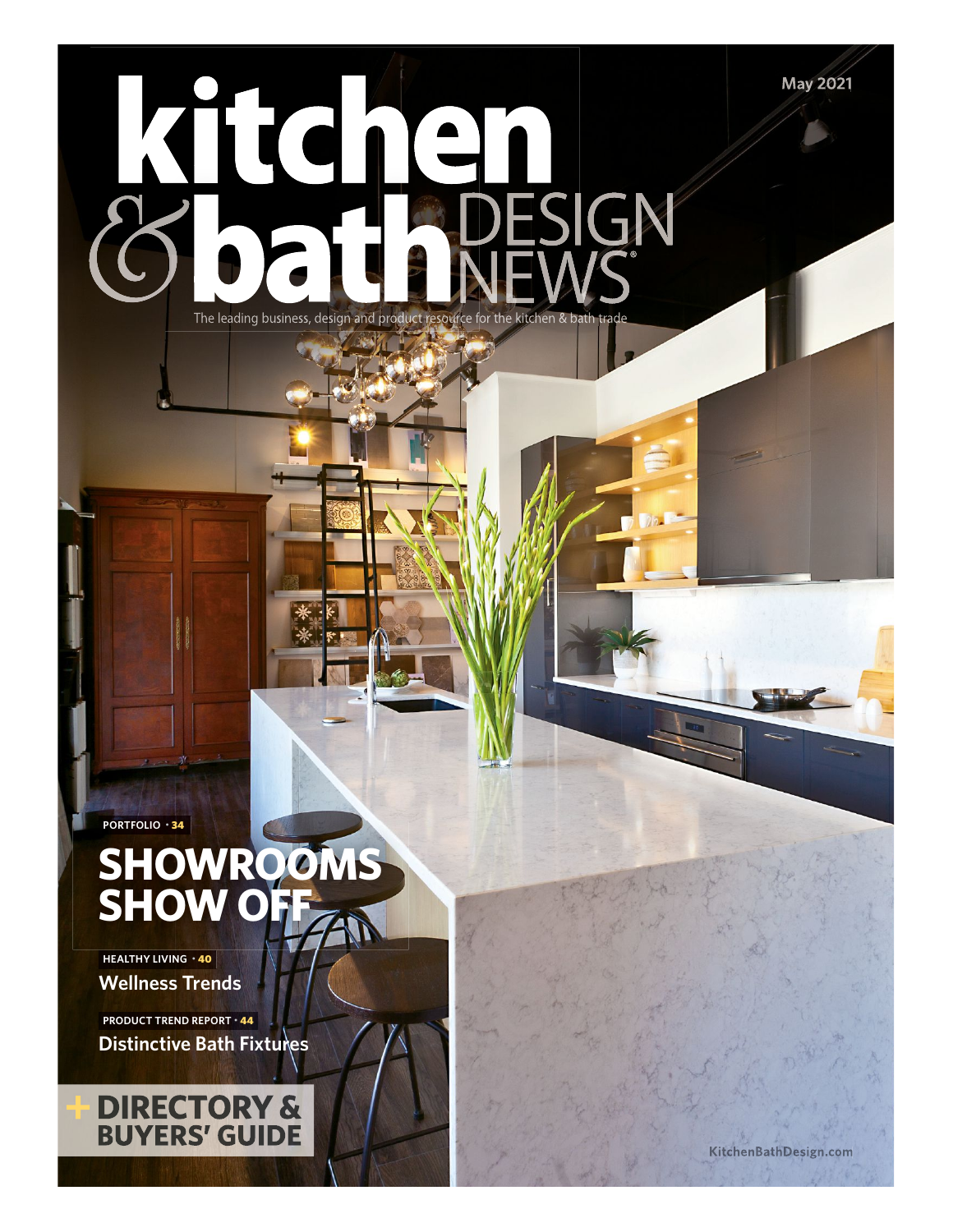# **Blown Away**

**MULIFUNCTIONALITY IS KEY** to many of the current products on the market, and nowhere is this more in prominent than in the appliance category. Ranges can now air fry and steam along with bake and broil; laundry products deliver allergy and sanitize options; and dishwashers scrub pots and clean delicate glassware in the same wash.

When it comes to ventilation, range hoods and bath fans that do more than clear the air is a given. In the kitchen, hoods react to what's cooking and adjust accordingly, and whisk away smoke, grease and other impurities. They can be operated remotely, react to voice commands and brightly illuminate what's happening on the cooking surface. In the bath, fans clear away odors and humidity, and eliminate mildew and germs while delivering a soothing light display.

And all fans are now used not only for whisking away impurities, smoke and odors, but are efficient monitors of home air quality, turning on automatically to keep the air circulating. With the current focus on health and wellness, the air quality in the home has never been more topical, and current ventilation products are delivering what's required.

On this and the next two pages, *KBDN* takes a look at some of the latest air-clearing products and their multiple features.

**1.** The new Classic Range hoods from **Fisher & Paykel** – available across the Classic Category colors of Red, Black, White and Stainless Steel – debut in 30" and 36" models with three fan speeds. The chimney hoods deliver 600 CFM maximum airflow o fering edge-to-edge extraction, and include energyefficient LED lighting for illumination of the cooking surface. *fisherpaykel.com*

**2.** Complementing the **Thermador** cooking collection, the company recently redesigned its Masterpiece and Professional Ventilation systems to adhere to any design aesthetic. The hoods deliver noise control technology, delay shut off and automatic mode, heat lamp, under cabinet drawer hood and LED lighting. The Thermador Connected Experience by Home Connect is available on select models. *thermador.com*

**3.** This handcrafted metal hood has a custom look but is o fered in 48 sizes and 64 color combination by **Fittings Metal Collection**. Crafted in the U.S., the hood is available in Black, Gold, Gunmetal, Nickel, Urbane Bronze, White, Cobalt and Aegean Teal finishes for body and strap. *fittingscollection.com*

**4. Falmec** has introduced a compact version of its Spazio hood, measuring only 130 cm. The unit, available in stainless steel or a black painted steel finish, is made up of an island structure with two supporting units plus a smoked glass shelf. It is also equipped with a shelf divided between the body of the extractor and an extra 'green' area designed for setting up a small home garden. *falmecnorthamerica.com*

**5. Wolf's** 46" Pro Hood Liner can be concealed with custom cabinetry or range hood designs. Featuring a 22" depth, the liner can be adjusted as needed, with recessed controls that provide a sleek look. A heat sentry automatically turns on the blower or increases its speed when exhaust temperatures exceed 200 degrees F. *subzero-wolf.com*

**6. KOBE Range Hoods** has redesigned its range hoods to include the flame and temperature sensor that will automatically turn on and adjust the fan speed while cooking and turns o f after cooking. The hoods sport ECO Mode technology, which uses very little power to turn the fan on at QuietMode for 10 minutes every hour to refresh the air. *koberangehoods.com*











**5**





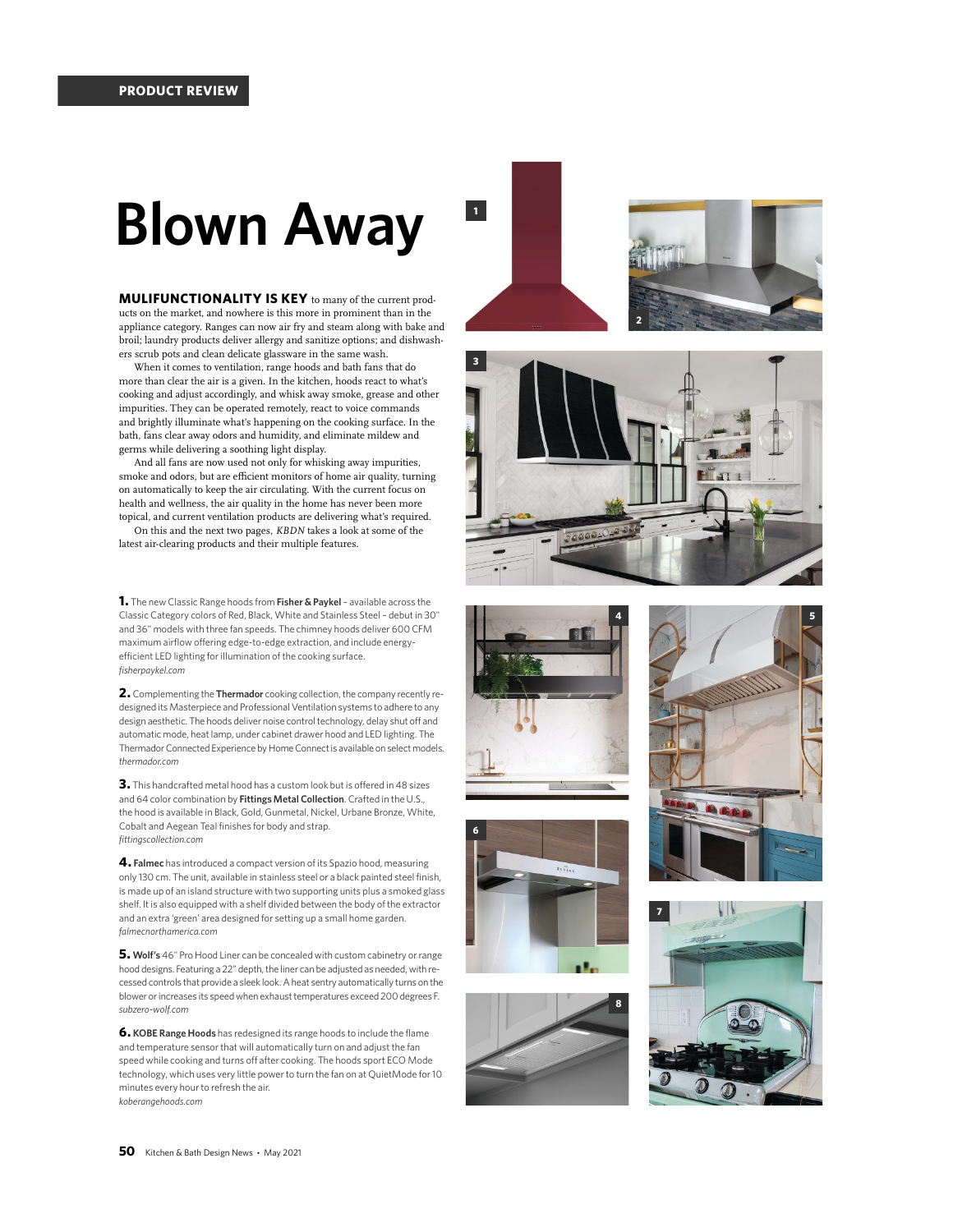











**7.** Available in outside vent or recirculating models, Northstar range hoods by **Elmira Stove Work**s feature powerful but quiet multi-speed operation and easy-clean removable stainless steel baffle filters, notes the company. Color matched or complementary colored splashbacks can be added to visually tie together the range and hood. *elmirastoveworks.com*

**8.** To meet the demand for clean cabinet lines and flush installs in the kitchen, **Bosch** has introduced its new 300 and 800 Series cabinet-depth custom ventilation inserts. Available in 24", 30" and 36" options and measuring 12" deep, the inserts feature a sleek, stainless steel body and recessed controls. *bosch-home.com*

**9. Big Chill's** new Spring Edit is a curated palette of custom colors designed in collaboration with interior designer Kate Marker, owner and design principal of Kate Marker Interiors. As the third in a series of seasonally launched color oferings, the four colors – Oyster, Light Grey, Telegray and Pigeon Blue – deliver the freshness of the season. *bigchill.com*

**10. Dacor's** 36" Chimney Wall Hood, available in Silver Stainless Steel and Graphite Stainless Steel, showcases an elegant control panel for easy control of lights, fan speed and timer. Fully WiFi and Bluetooth connected, the Auto Connect turns on the fan when the cooktop is started, and Auto On turns the hood on automatically as high temperatures are sensed. *dacor.com*

**11. Broan-NuTone's** Sensonic Stereo Bluetooth speaker with ChromaComfort color changing light is a multi-colored LED ventilation fan with a stereo Bluetooth speaker built in. Users can adjust light settings, set timers or create scenes with their favorite colors and music using the wireless wall control or via their Bluetooth-connected device. *broan-nutone.com*

**12. Gaggenau's** Vario Downdraft Ventilation 400 Series delivers advanced noise reduction and optimized air flow, the company reports, with an air-quality sensor that detects odor and reacts automatically with the appropriate power level. The exclusive engineered metal ducting system allows for the placement of one of the blowers in the toe kick for added storage beneath the cooktop. The dishwasher-safe, seven-layer composite filter is designed for easy removal. *gaggenau.com*

**13. Thompson Traders** has expanded its Custom Range Hood Program, featuring new finishes, accessories and design options. The flexible design process allows for the creation of bespoke products that are distinctive and unique, notes the company. Featuring the brand's hand-hammered finishing techniques from Santa Clara del Cobre, Mexico, each hood is 100 percent custom built. *thompsontraders.com*

**14. BEST's** CP5 Insert Series of code-compliant, low-profile hoods deliver quiet operation and energy-efficient ventilation, notes the company. The hoods discretely insert into any distinctive hood design to protect kitchen structures and eliminate airborne particulates, with rapid smoke and odor removal. *bestrangehoods.com*

**15.** ReVent Fans by **GTR Technologies** feature a screwless fan mounting for easy installation. The humidity-sensing control turns on the fan when humidity is present and off when the room is dry. ReVent is designed to hide the sheetrock opening and seal the air gaps for better fan performance, and reflects sound back into the fan for quieter operation. *gtr-inc.com*

**16.** The **Miele** DA 6798 W Shape Wall Ventilation Hood is equipped with radial blowers that provide suction on two sides with low noise. The automatic Con@ctivity function allows the hood to communicate with the cooktop below, with the cooktop settings transmitted to the controls on the hood, which then selects the correct fan setting. *mieleusa.com*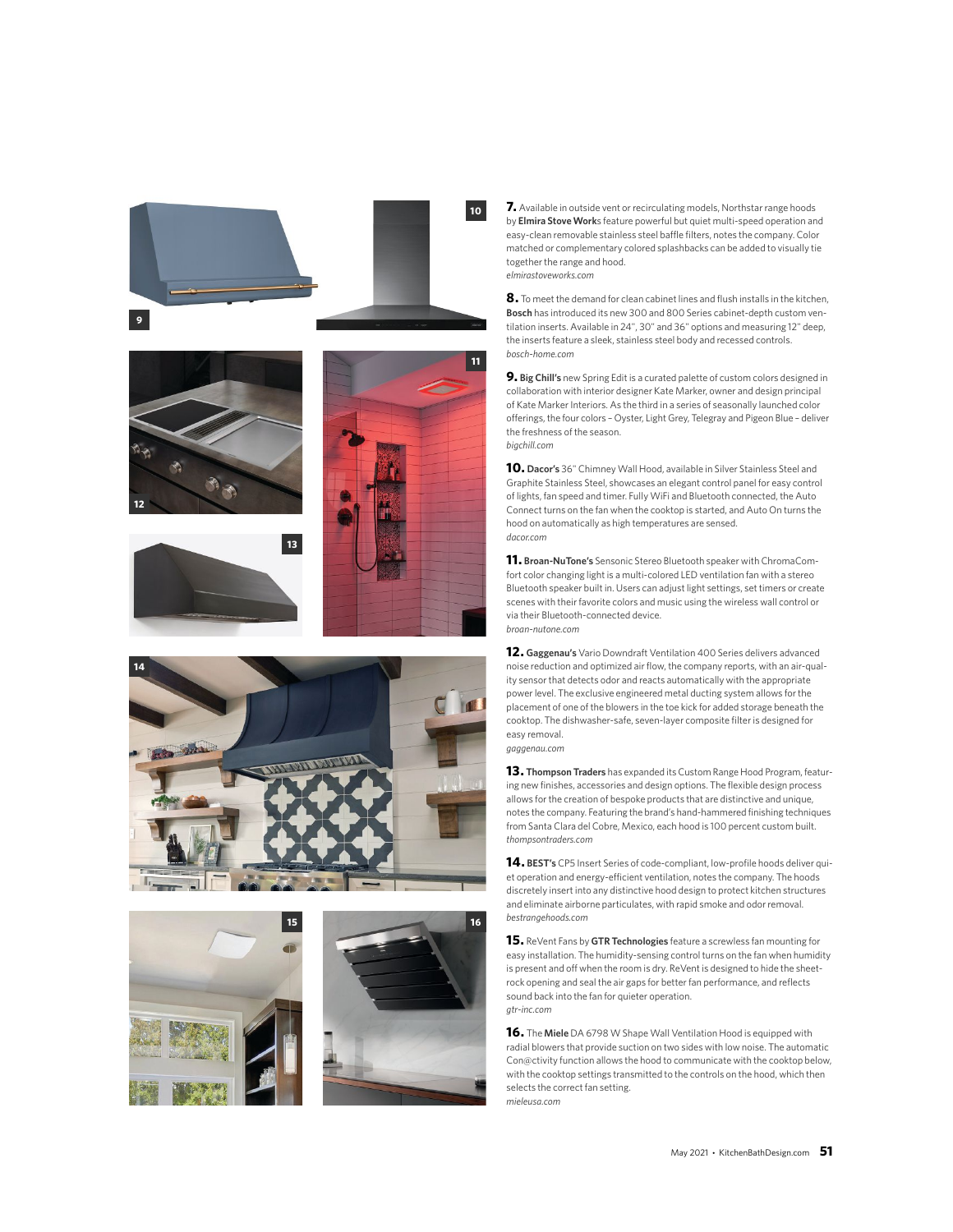# **Industry Guide To Suppliers**

The 2021 Kitchen & Bath Design News Directory & Buyers' Guide is a yearround source supplying information about manufacturers and suppliers in the kitchen and bath industry to specifiers in the market.

On these two pages is an alphabetical index of the companies listed in this year's Directory & Buyers' Guide. The listing for manufacturers and suppliers begins on Page 56. Categories include: Appliances (p. 56), Bath Accessories (p. 56), Bath Fixtures (p. 58), Cabinet Components (p. 59), Cabinet Interior Fittings & Closet Systems (p. 60), Cabinets & Vanities (p. 60), Computer Software/Smart Technology (p. 63), Countertops, Surfacing, Tile & Flooring (p. 63), Electrical Accessories (p. 64), Hardware - Decorative & Functional (p. 64), HVAC (p. 65), Kitchen & Home Accessories (p. 65), Lighting (p. 66), Shower & Tub Enclosures (p. 67), Sinks, Lavs, Faucets & Fittings (p. 67) and Water Filters, Purifiers & Dispensers (p. 68).

To complement this year-round reference guide, KBDN also features a listing of manufacturers and suppliers with products offered on KitchenBathDesign.com. The Product Guide includes information for kitchen and bath design and related materials.

| Abraxis Art                            |       |  |
|----------------------------------------|-------|--|
|                                        |       |  |
|                                        |       |  |
|                                        |       |  |
|                                        |       |  |
| The Adelaide Proiect by                |       |  |
|                                        |       |  |
|                                        |       |  |
|                                        |       |  |
|                                        |       |  |
|                                        |       |  |
|                                        |       |  |
|                                        |       |  |
|                                        |       |  |
|                                        |       |  |
|                                        |       |  |
|                                        |       |  |
|                                        |       |  |
|                                        |       |  |
|                                        |       |  |
|                                        |       |  |
|                                        |       |  |
|                                        |       |  |
|                                        |       |  |
|                                        |       |  |
|                                        |       |  |
|                                        |       |  |
|                                        |       |  |
|                                        |       |  |
|                                        |       |  |
|                                        |       |  |
|                                        |       |  |
|                                        |       |  |
| Aquatica Plumbing Group57, 58, 67      |       |  |
|                                        |       |  |
|                                        |       |  |
| Architectural Glass Effects 59, 63, 67 |       |  |
|                                        |       |  |
|                                        |       |  |
|                                        |       |  |
|                                        |       |  |
|                                        |       |  |
|                                        |       |  |
|                                        |       |  |
|                                        |       |  |
|                                        |       |  |
|                                        |       |  |
|                                        |       |  |
|                                        |       |  |
| ATI Decorative Laminates               | 59 63 |  |

| <b>Industrial</b> |  |
|-------------------|--|

| D                       |                                                           |  |
|-------------------------|-----------------------------------------------------------|--|
|                         |                                                           |  |
|                         |                                                           |  |
|                         |                                                           |  |
|                         |                                                           |  |
|                         |                                                           |  |
|                         |                                                           |  |
|                         |                                                           |  |
|                         |                                                           |  |
|                         |                                                           |  |
|                         |                                                           |  |
|                         | Beaux-Arts Classic Products59, 6                          |  |
|                         |                                                           |  |
|                         |                                                           |  |
|                         | Belwith Keeler Decor Solutions57.6                        |  |
|                         |                                                           |  |
|                         |                                                           |  |
|                         |                                                           |  |
|                         |                                                           |  |
|                         |                                                           |  |
|                         |                                                           |  |
|                         |                                                           |  |
|                         |                                                           |  |
|                         |                                                           |  |
|                         |                                                           |  |
|                         |                                                           |  |
|                         |                                                           |  |
|                         |                                                           |  |
|                         |                                                           |  |
|                         |                                                           |  |
|                         |                                                           |  |
|                         |                                                           |  |
|                         |                                                           |  |
|                         |                                                           |  |
|                         |                                                           |  |
|                         |                                                           |  |
|                         | <b>BRIZO KITCHEN &amp; BATH CO.</b> 57, 64, 65, 66, 67, 6 |  |
|                         |                                                           |  |
|                         |                                                           |  |
|                         |                                                           |  |
|                         |                                                           |  |
|                         |                                                           |  |
|                         |                                                           |  |
|                         |                                                           |  |
|                         |                                                           |  |
|                         |                                                           |  |
| $\overline{\mathsf{C}}$ |                                                           |  |
|                         |                                                           |  |
|                         |                                                           |  |
|                         |                                                           |  |
|                         |                                                           |  |
|                         | C <sub>chinate</sub> 2000                                 |  |

| Devon&Devon USA57, 58, 61, 63, 66, 67         |
|-----------------------------------------------|
|                                               |
|                                               |
|                                               |
| Distinctive Countertops and Cabinetry  61, 63 |
|                                               |
|                                               |
|                                               |
|                                               |
| Doug Mockett & Co. 57, 59, 60, 64, 65         |
|                                               |
|                                               |
|                                               |
|                                               |
|                                               |
|                                               |
|                                               |
|                                               |
|                                               |
|                                               |
|                                               |
|                                               |

### E

| E&T Horizons dba DecoTeak, EcoDecors, |  |
|---------------------------------------|--|
| CoastalVogue & DesignByIntent57, 6    |  |
|                                       |  |
|                                       |  |
|                                       |  |
|                                       |  |
| Edone 57.6                            |  |

| <b>ELIAS WOODWORKING56, 57, 59, 63, 65</b> |  |
|--------------------------------------------|--|
|                                            |  |
|                                            |  |
|                                            |  |
|                                            |  |
|                                            |  |
|                                            |  |
|                                            |  |
|                                            |  |
|                                            |  |
|                                            |  |
|                                            |  |
| Environmental Water Systems (EWS, Inc.)68  |  |
|                                            |  |
|                                            |  |
|                                            |  |
|                                            |  |
|                                            |  |
|                                            |  |

# E

| <b>FITTINGS METAL</b>             |  |
|-----------------------------------|--|
| COLLECTION 56, 57, 59, 60, 65, 66 |  |
|                                   |  |
|                                   |  |
|                                   |  |
|                                   |  |
|                                   |  |
|                                   |  |
|                                   |  |
|                                   |  |
|                                   |  |
|                                   |  |
|                                   |  |
|                                   |  |
|                                   |  |

## $|G|$

| Gerber Plumbing Fixtures 57, 59, 6 |   |  |
|------------------------------------|---|--|
|                                    |   |  |
|                                    |   |  |
|                                    |   |  |
|                                    |   |  |
| Glace Yar Stained Glass            |   |  |
|                                    |   |  |
|                                    |   |  |
|                                    |   |  |
|                                    |   |  |
|                                    |   |  |
|                                    |   |  |
|                                    |   |  |
|                                    |   |  |
|                                    |   |  |
|                                    |   |  |
|                                    |   |  |
|                                    |   |  |
|                                    |   |  |
|                                    |   |  |
|                                    |   |  |
|                                    |   |  |
|                                    |   |  |
|                                    |   |  |
|                                    |   |  |
|                                    |   |  |
|                                    | . |  |

#### Habershahl  $-67$ 66 Hansgrohe USA/AXOR...<br>Hardware Resources........<br>Harlan Cabinets.................. .57, 59, 67 6 Hartson-Kennedy Cabinet Ton Co  $61$ ..66<br>56...<br>61... Herbeau Creations of America ............ 57, 59, 61, 67 Hestan.